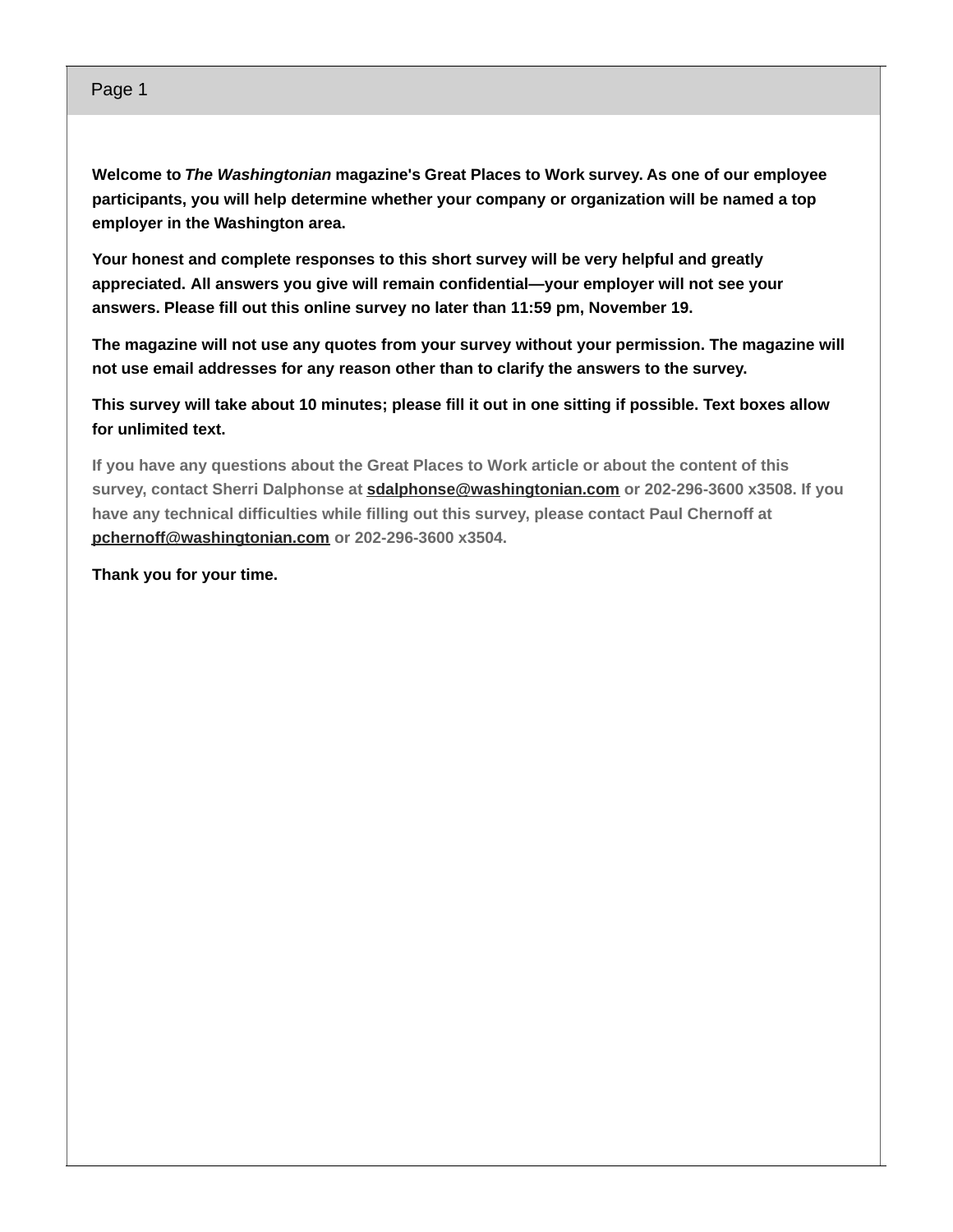| * 1. BACKGROUND INFORMATION (all information required but kept confidential; we ask in case we have a |  |
|-------------------------------------------------------------------------------------------------------|--|
| question about a response or need to verify a survey)                                                 |  |

| Company name:        |  |
|----------------------|--|
| Your name:           |  |
| Your title/position: |  |
| Your phone:          |  |
| Your email:          |  |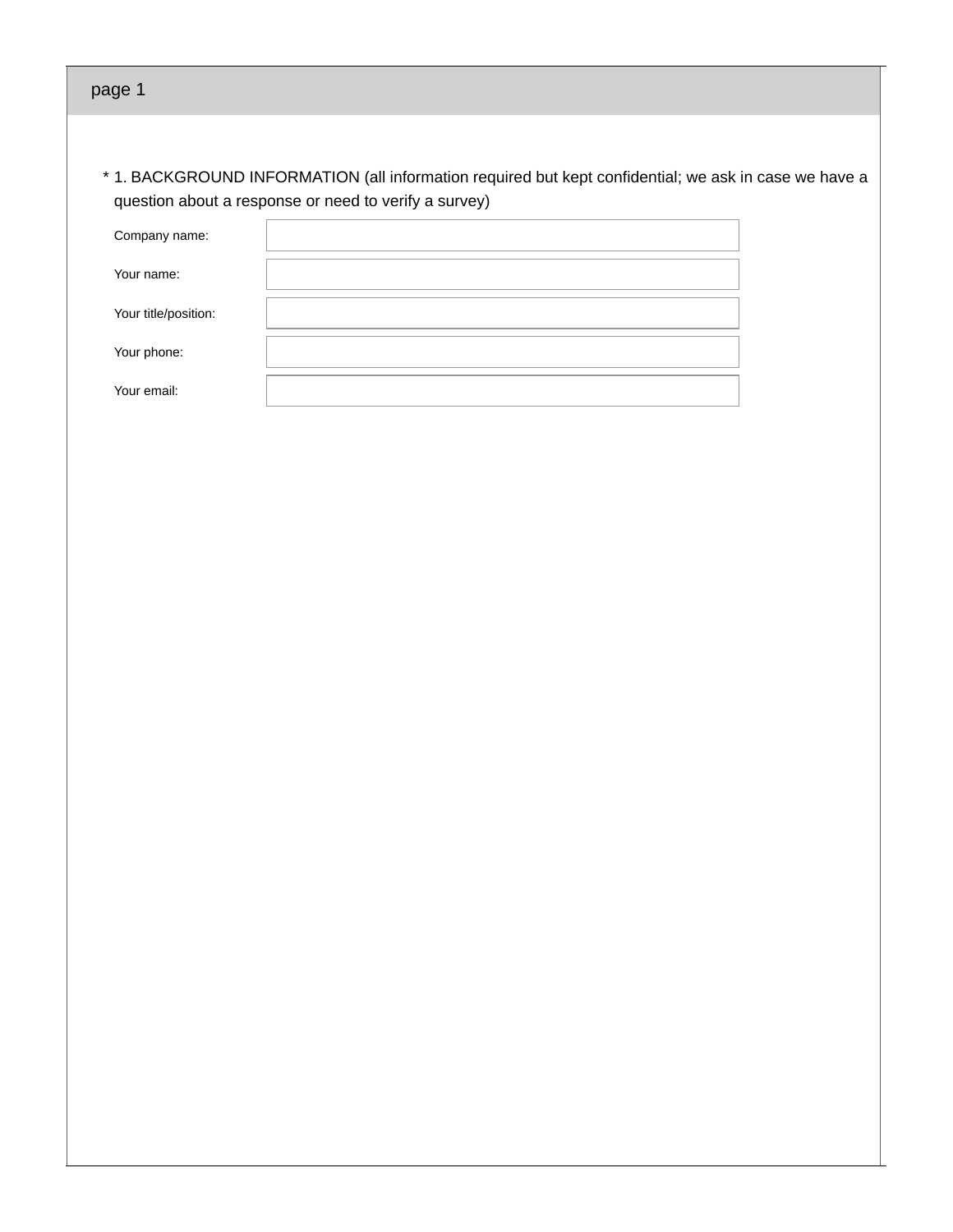**\*To save your answers and complete survey at a later time, you**

**must click the NEXT>> button at the bottom of this page before**

**exiting.**

2. How many hours a week, on average, do you spend working for your employer?

- 35 hours or less/week
- 36 to 40 hours/week
- 41 to 45 hours/week
- 46 to 50 hours/week
- 51 or more hours/week
- 3. How long have you worked for this employer?
	- Less than a year
- 1 to 3 years
- 4 to 6 years
- 7 or more years

4. Describe any ways in which the work you do at your company provides you with the personal and professional satisfaction you need: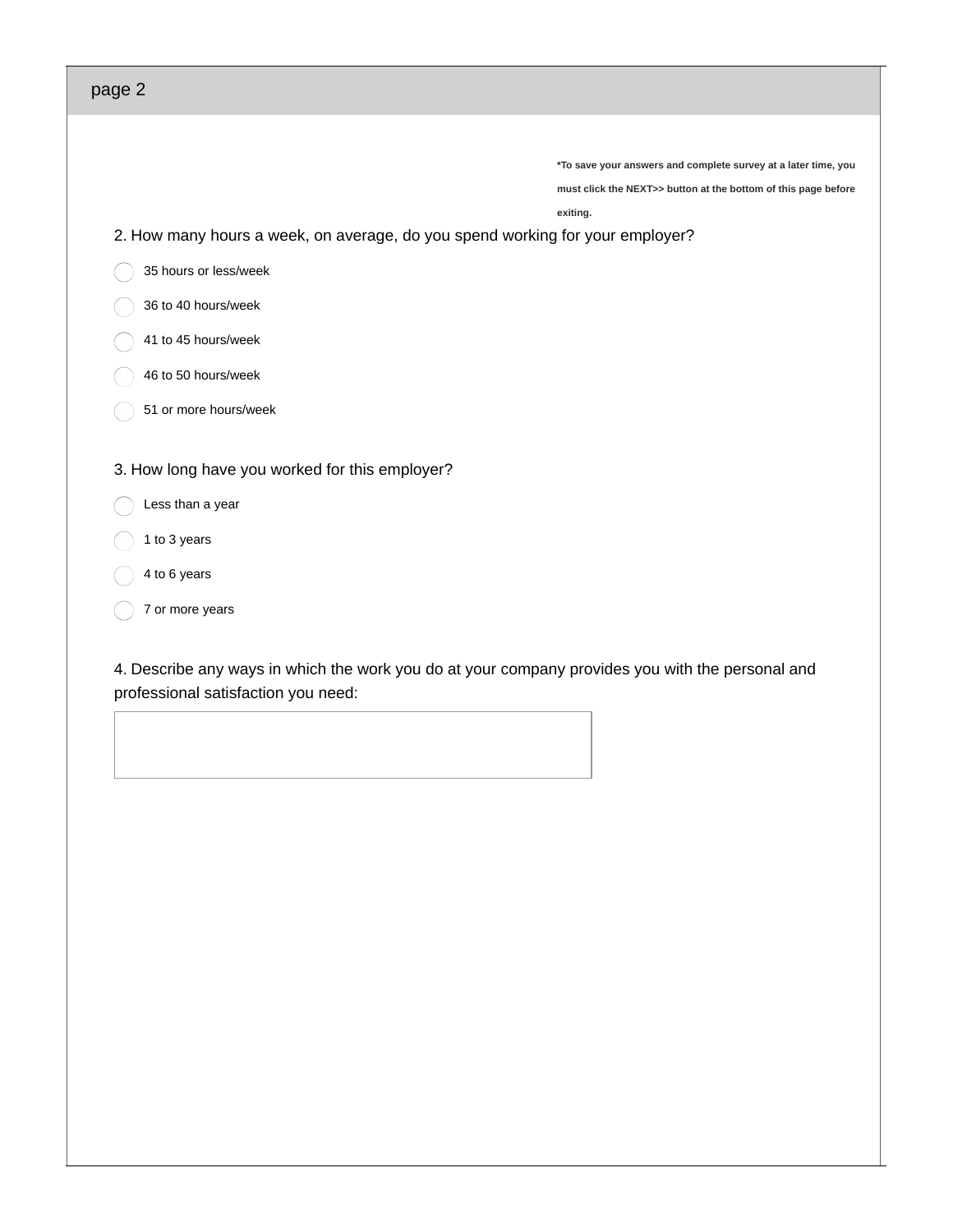**\*To save your answers and complete survey at a later time, you must click the NEXT>> button at the bottom of this page before exiting.**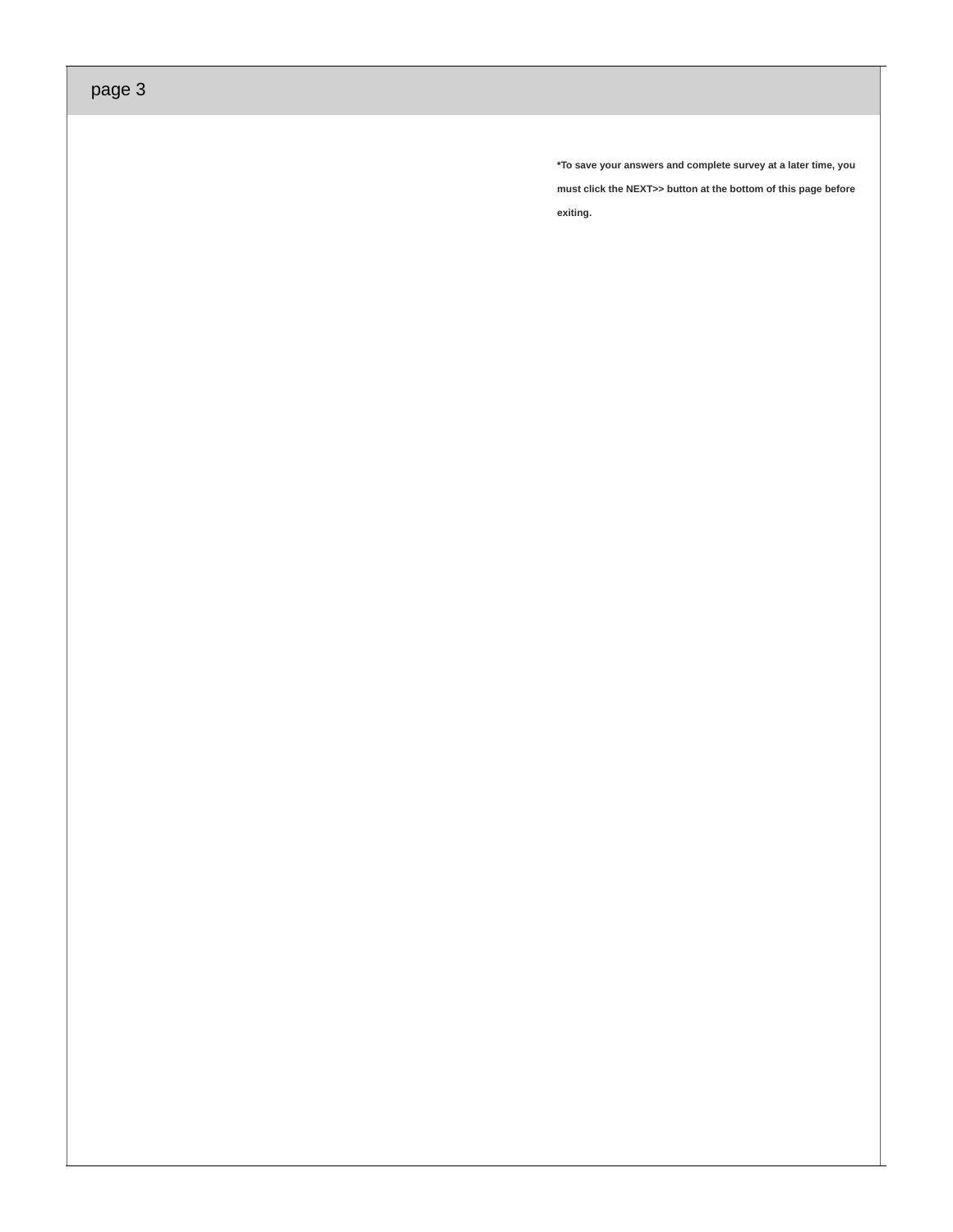5. Now a few questions about your company and its management. Please indicate whether you agree or disagree with the following statements:

|                                                                                              | Strongly<br>Disagree | Disagree | Neither Agree<br>nor Disagree | Agree | <b>Strongly Agree</b> | N/A or Don't<br>Know |
|----------------------------------------------------------------------------------------------|----------------------|----------|-------------------------------|-------|-----------------------|----------------------|
| I am challenged and<br>interested in my work.                                                |                      |          |                               |       |                       |                      |
| I feel adequately thanked<br>and recognized for my<br>work.                                  |                      |          |                               |       |                       |                      |
| My opinions are listened<br>to and valued.                                                   |                      |          |                               |       |                       |                      |
| The relationship<br>between myself and my<br>manager is mutually<br>supportive.              |                      |          |                               |       |                       |                      |
| I am satisfied with<br>communications<br>between management<br>and employees.                |                      |          |                               |       |                       |                      |
| My company is<br>financially solid and<br>healthy.                                           |                      |          |                               |       |                       |                      |
| I have access to<br>mentoring or training<br>when I need or want it.                         |                      |          |                               |       |                       |                      |
| Management does a<br>good job building a<br>sense of shared mission<br>for the organization. |                      |          |                               |       |                       |                      |
| The company is socially<br>conscious.                                                        |                      |          |                               |       |                       |                      |
| We do things efficiently<br>and well.                                                        |                      |          |                               |       |                       |                      |
| The office space is<br>comfortable and<br>pleasing.                                          |                      |          |                               |       |                       |                      |
| There is a warm "family<br>feeling" here.                                                    |                      |          |                               |       |                       |                      |
| I love coming to work.                                                                       |                      |          |                               |       |                       |                      |
| I am proud to work for<br>this employer.                                                     |                      |          |                               |       |                       |                      |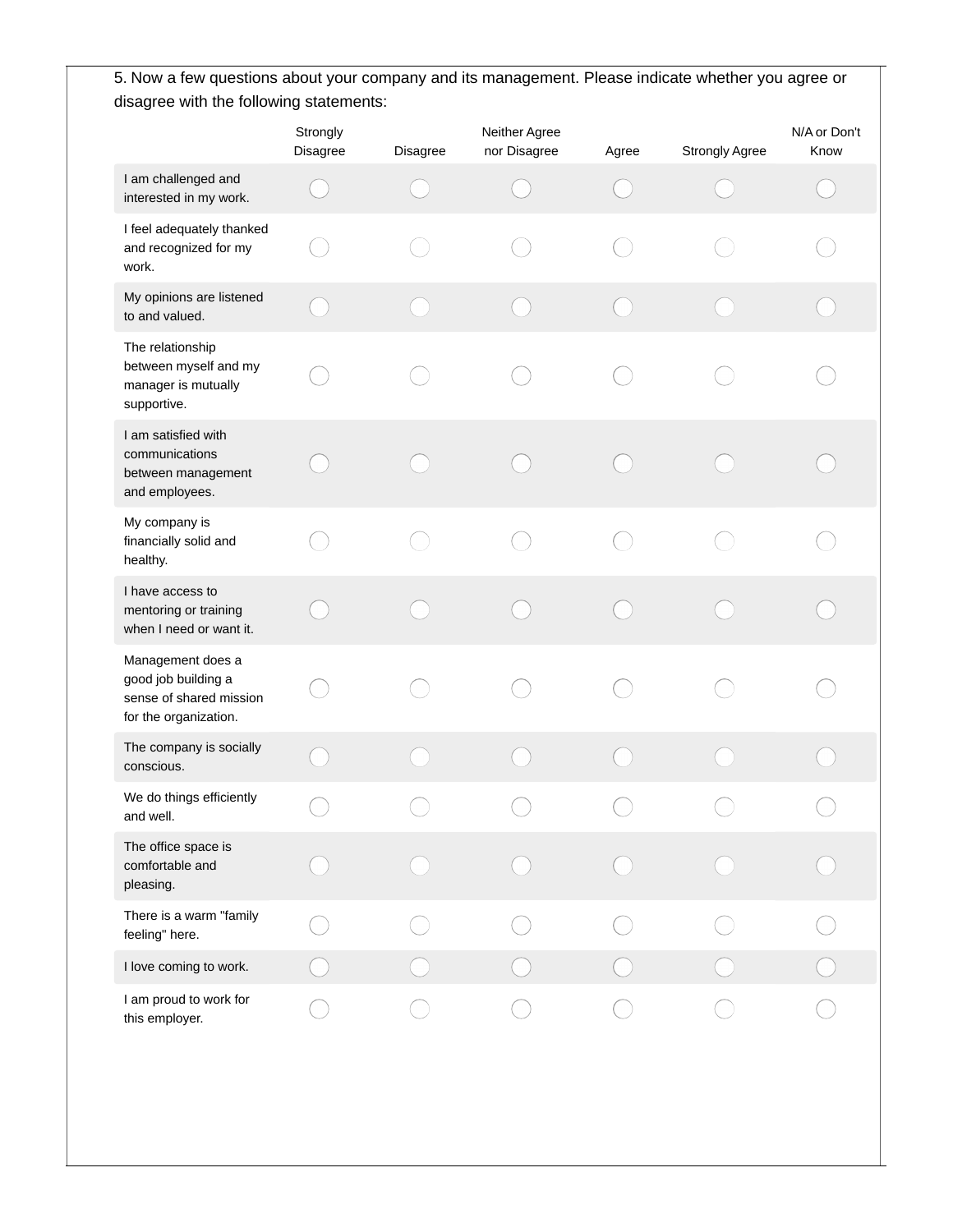| page 4                                                                                                                                                                               |   |   |   |          |                                                                |                       |
|--------------------------------------------------------------------------------------------------------------------------------------------------------------------------------------|---|---|---|----------|----------------------------------------------------------------|-----------------------|
|                                                                                                                                                                                      |   |   |   |          |                                                                |                       |
|                                                                                                                                                                                      |   |   |   |          | *To save your answers and complete survey at a later time, you |                       |
|                                                                                                                                                                                      |   |   |   |          | must click the NEXT>> button at the bottom of this page before |                       |
|                                                                                                                                                                                      |   |   |   | exiting. |                                                                |                       |
| 6. Do you feel there is sufficient opportunity for career development and advancement for you at<br>your company?                                                                    |   |   |   |          |                                                                |                       |
| 1/Completely<br><b>Disagree</b>                                                                                                                                                      | 2 | 3 | 4 | 5        | 6                                                              | 7/Completely<br>Agree |
|                                                                                                                                                                                      |   |   |   |          |                                                                |                       |
| 7. Have any layoffs occurred during the past year at your company? (By layoff, we mean dismissal of staff<br>due to the company's financial state, not employee performance.)<br>Yes |   |   |   |          |                                                                |                       |
| No                                                                                                                                                                                   |   |   |   |          |                                                                |                       |
| 8. If you answered "yes" to the above question, please describe the impact of the layoffs on company<br>culture.                                                                     |   |   |   |          |                                                                |                       |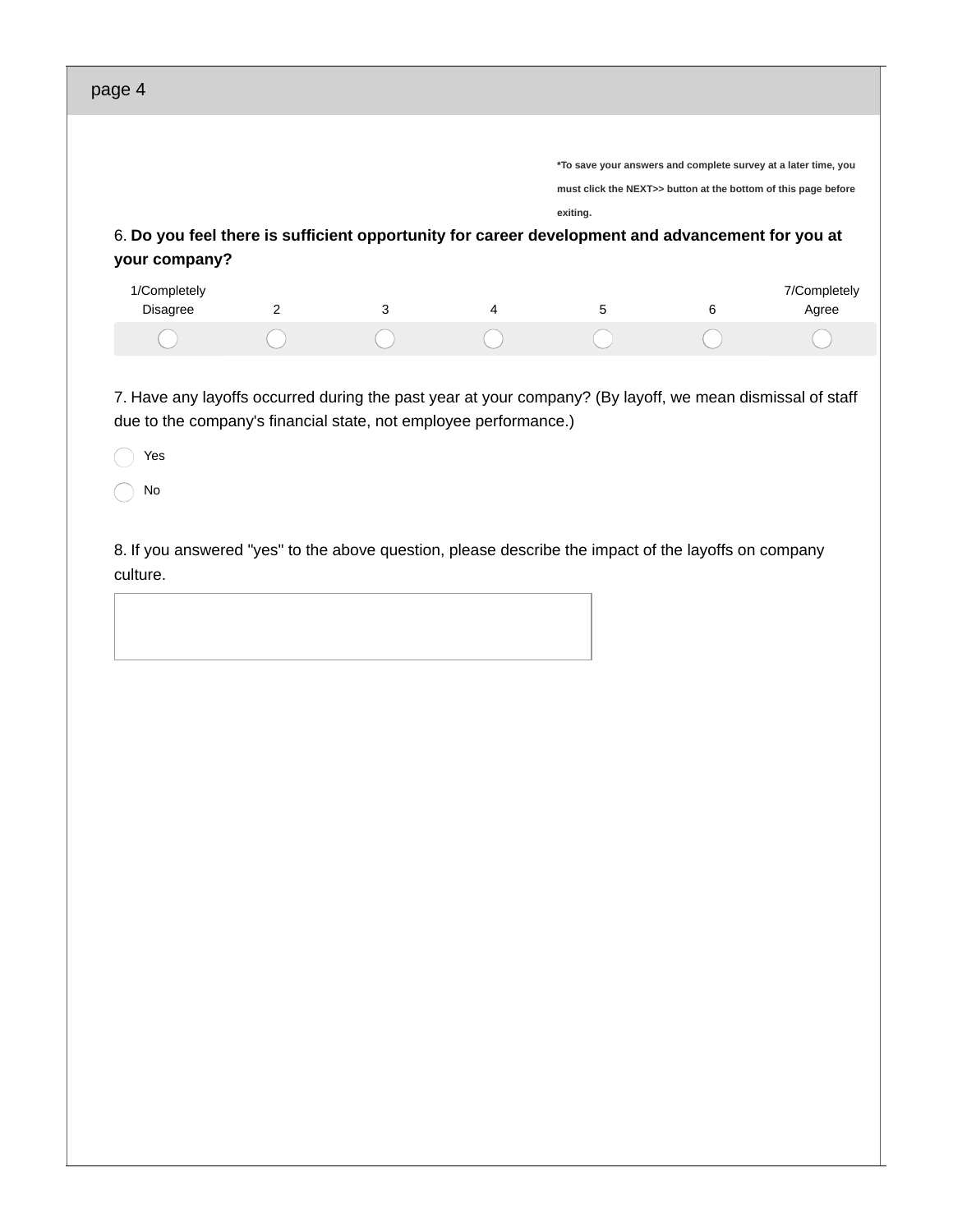|                                                                                                                                                                                                                                                                           |                                                     |                                                                                                          |                |          | *To save your answers and complete survey at a later time, you |                                                        |
|---------------------------------------------------------------------------------------------------------------------------------------------------------------------------------------------------------------------------------------------------------------------------|-----------------------------------------------------|----------------------------------------------------------------------------------------------------------|----------------|----------|----------------------------------------------------------------|--------------------------------------------------------|
|                                                                                                                                                                                                                                                                           |                                                     |                                                                                                          |                |          | must click the NEXT>> button at the bottom of this page before |                                                        |
|                                                                                                                                                                                                                                                                           |                                                     |                                                                                                          |                | exiting. |                                                                |                                                        |
| 9. How satisfied are you with the flexibility you have to adjust your work schedule to accommodate your<br>personal and family needs?                                                                                                                                     |                                                     |                                                                                                          |                |          |                                                                |                                                        |
|                                                                                                                                                                                                                                                                           |                                                     |                                                                                                          |                |          |                                                                |                                                        |
| 1/Not at All<br>Satisfied                                                                                                                                                                                                                                                 | 2                                                   | 3                                                                                                        | 4              | 5        | 6                                                              | 7/Completely<br>Satisfied                              |
|                                                                                                                                                                                                                                                                           |                                                     |                                                                                                          |                |          |                                                                |                                                        |
|                                                                                                                                                                                                                                                                           |                                                     |                                                                                                          |                |          |                                                                |                                                        |
| 10. Please explain your answer to the question above.                                                                                                                                                                                                                     |                                                     |                                                                                                          |                |          |                                                                |                                                        |
|                                                                                                                                                                                                                                                                           |                                                     |                                                                                                          |                |          |                                                                |                                                        |
|                                                                                                                                                                                                                                                                           |                                                     |                                                                                                          |                |          |                                                                |                                                        |
|                                                                                                                                                                                                                                                                           |                                                     |                                                                                                          |                |          |                                                                |                                                        |
|                                                                                                                                                                                                                                                                           |                                                     |                                                                                                          |                |          |                                                                |                                                        |
|                                                                                                                                                                                                                                                                           |                                                     |                                                                                                          |                |          |                                                                |                                                        |
|                                                                                                                                                                                                                                                                           |                                                     | Came up with a set schedule for me that meant arriving/leaving at times other than regular office hours. |                |          |                                                                |                                                        |
|                                                                                                                                                                                                                                                                           |                                                     | Have taken unscheduled time off from work because of family need.                                        |                |          |                                                                |                                                        |
|                                                                                                                                                                                                                                                                           | It's not set but I arrive and leave when I need to. |                                                                                                          |                |          |                                                                |                                                        |
|                                                                                                                                                                                                                                                                           | Telecommuted (worked remotely from home).           |                                                                                                          |                |          |                                                                |                                                        |
| Worked a compressed week.                                                                                                                                                                                                                                                 |                                                     |                                                                                                          |                |          |                                                                |                                                        |
|                                                                                                                                                                                                                                                                           |                                                     |                                                                                                          |                |          |                                                                |                                                        |
|                                                                                                                                                                                                                                                                           |                                                     |                                                                                                          |                |          |                                                                |                                                        |
| 1/Not at All                                                                                                                                                                                                                                                              |                                                     |                                                                                                          |                |          |                                                                |                                                        |
| Satisfied                                                                                                                                                                                                                                                                 | 2                                                   | 3                                                                                                        | 4              | 5        | 6                                                              |                                                        |
|                                                                                                                                                                                                                                                                           |                                                     |                                                                                                          |                |          |                                                                |                                                        |
|                                                                                                                                                                                                                                                                           |                                                     |                                                                                                          |                |          |                                                                |                                                        |
|                                                                                                                                                                                                                                                                           |                                                     |                                                                                                          |                |          |                                                                |                                                        |
|                                                                                                                                                                                                                                                                           |                                                     |                                                                                                          |                |          |                                                                |                                                        |
| 12. How satisfied are you overall with the healthcare benefits (medical, dental, vision) you receive at your<br>company?<br>13. How satisfied are you with the total compensation (salary and benefits) that you receive at your<br>company?<br>1/Not at All<br>Satisfied | 2                                                   | 3                                                                                                        | $\overline{4}$ | 5        | 6                                                              |                                                        |
|                                                                                                                                                                                                                                                                           |                                                     |                                                                                                          |                |          |                                                                | 7/Completely<br>Satisfied<br>7/Completely<br>Satisfied |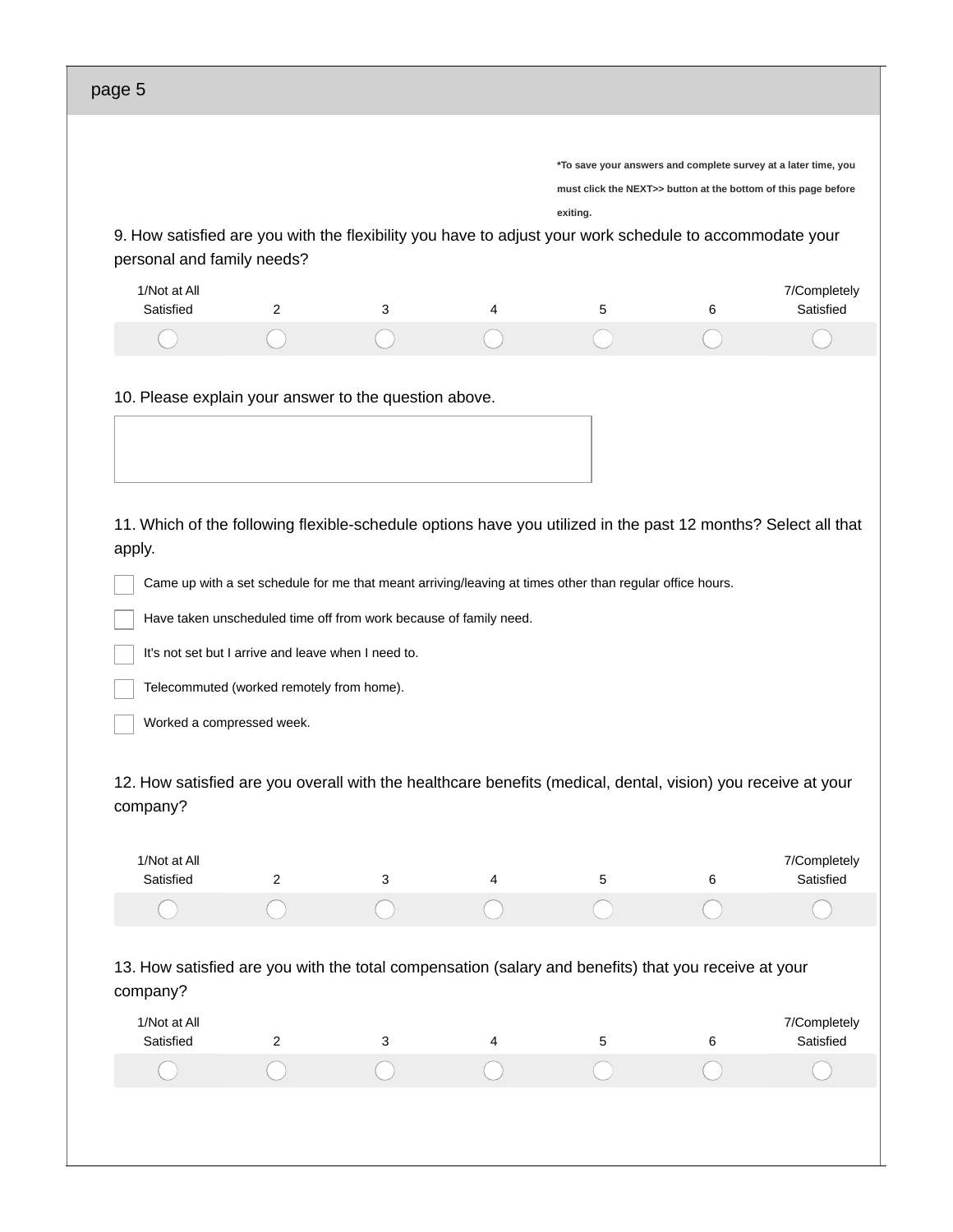| page 6                                                                                                                                                                                                                                      |   |   |   |   |   |                                                                                                                                              |   |   |                            |
|---------------------------------------------------------------------------------------------------------------------------------------------------------------------------------------------------------------------------------------------|---|---|---|---|---|----------------------------------------------------------------------------------------------------------------------------------------------|---|---|----------------------------|
| 14. What ways (besides pay and benefits) does your company show that it values and rewards its<br>employees (for example, company outings, stocked kitchen, spontaneous days off, spot bonuses, holiday<br>parties, incentive trips, etc.)? |   |   |   |   |   | *To save your answers and complete survey at a later time, you<br>must click the NEXT>> button at the bottom of this page before<br>exiting. |   |   |                            |
| * 15. Overall, how satisfied are you with your job?<br>1/Not at All<br>Satisfied                                                                                                                                                            | 2 | 3 | 4 | 5 | 6 | $\overline{7}$                                                                                                                               | 8 | 9 | 10/Completely<br>Satisfied |
| 16. What does your company need to improve the most?                                                                                                                                                                                        |   |   |   |   |   |                                                                                                                                              |   |   |                            |
|                                                                                                                                                                                                                                             |   |   |   |   |   |                                                                                                                                              |   |   |                            |
|                                                                                                                                                                                                                                             |   |   |   |   |   |                                                                                                                                              |   |   |                            |
|                                                                                                                                                                                                                                             |   |   |   |   |   |                                                                                                                                              |   |   |                            |
|                                                                                                                                                                                                                                             |   |   |   |   |   |                                                                                                                                              |   |   |                            |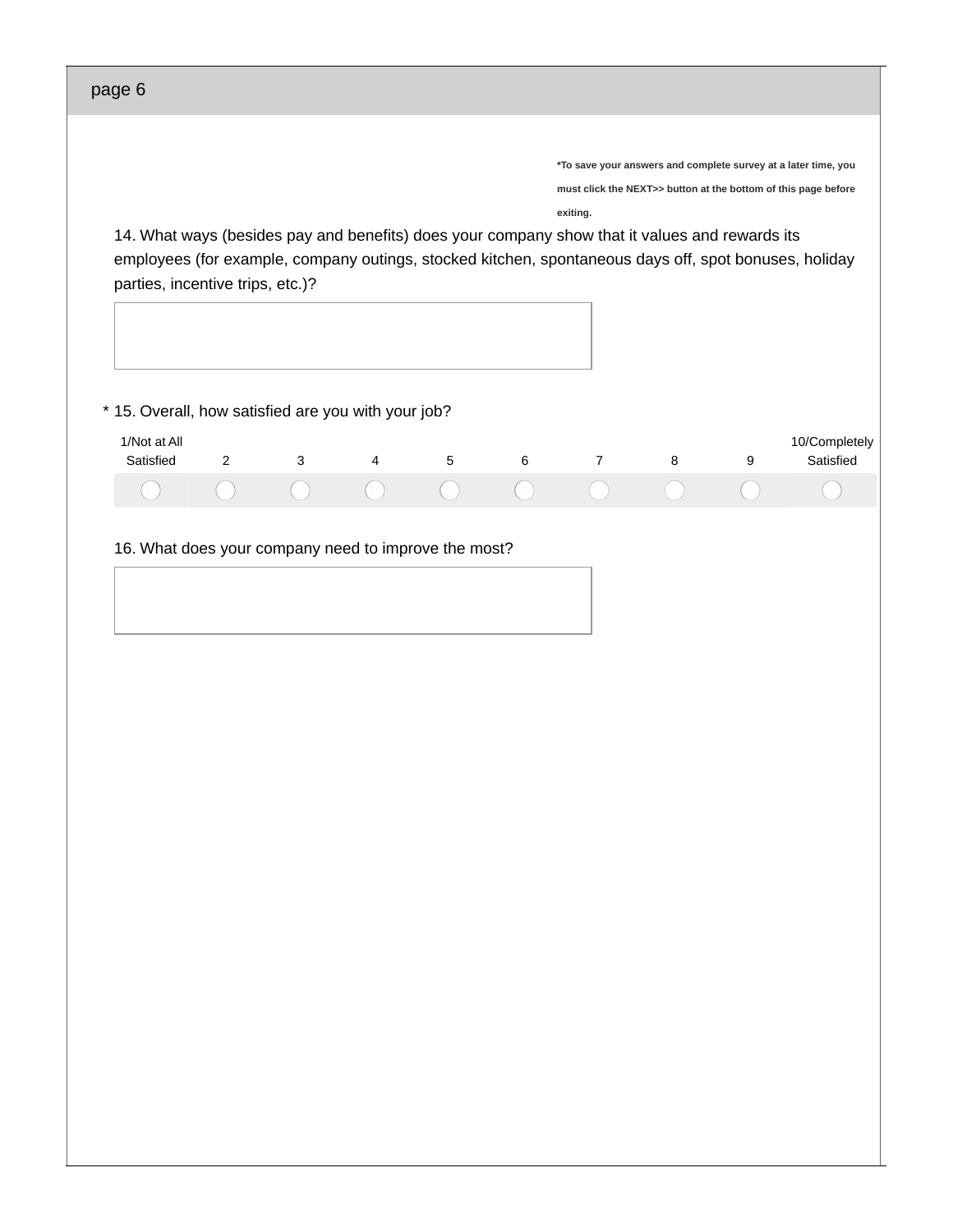| page 7                                                                                                                                                                                                                         |                                                                                                                                  |
|--------------------------------------------------------------------------------------------------------------------------------------------------------------------------------------------------------------------------------|----------------------------------------------------------------------------------------------------------------------------------|
|                                                                                                                                                                                                                                | *To save your answers and complete survey at a later time, you<br>must click the NEXT>> button at the bottom of this page before |
|                                                                                                                                                                                                                                | exiting.                                                                                                                         |
| * 17. Would you recommend this company to a friend as a great place to work? (Please assume, for<br>purposes of this question, that the friend is qualified for the job and that you would not mind working with a<br>friend.) |                                                                                                                                  |
| Definitely Not<br>Probably Not<br>Maybe Yes and Maybe No<br>2<br>3<br>1                                                                                                                                                        | Probably Yes<br>Definitely Yes<br>5<br>4                                                                                         |
| 18. Please explain why you would (or would not) recommend this company as a great place to work.                                                                                                                               |                                                                                                                                  |
|                                                                                                                                                                                                                                |                                                                                                                                  |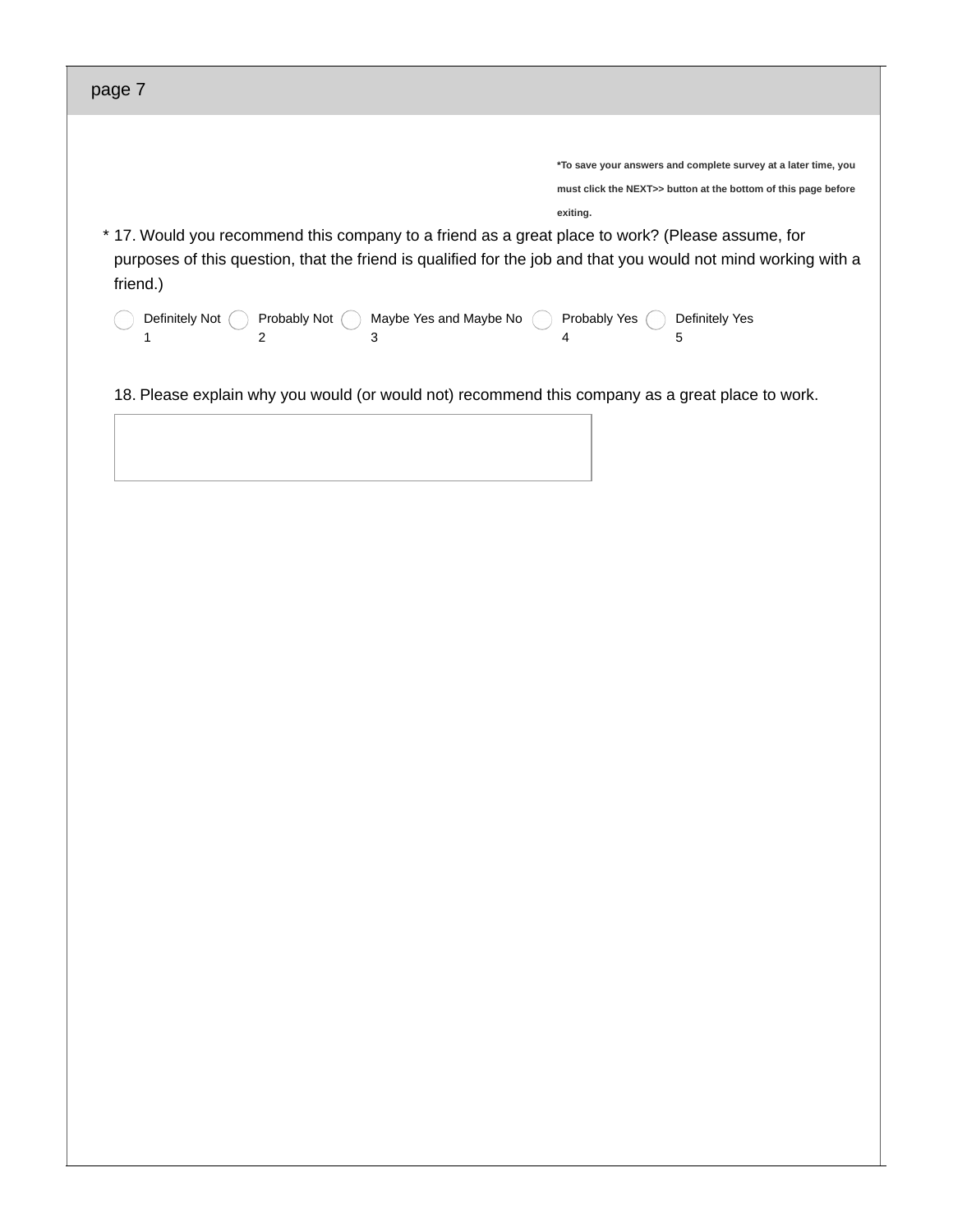| Now, a few fun questions about Washington workplaces.                             |      |      |                     |                      |                                      |
|-----------------------------------------------------------------------------------|------|------|---------------------|----------------------|--------------------------------------|
| 19. What type of office space do you work in?                                     |      |      |                     |                      |                                      |
| Cubicle                                                                           |      |      |                     |                      |                                      |
| Desk in an open floor plan                                                        |      |      |                     |                      |                                      |
| Private office with door                                                          |      |      |                     |                      |                                      |
| Shared office with door                                                           |      |      |                     |                      |                                      |
| Office in my own home                                                             |      |      |                     |                      |                                      |
| Other                                                                             |      |      |                     |                      |                                      |
| 20. If your organization provides free coffee, how would you describe the coffee? |      |      |                     |                      |                                      |
|                                                                                   |      |      | So bad I buy my own |                      | Our company does<br>not provide free |
| Excellent                                                                         | Good | Okay | coffee              | I don't drink coffee | coffee                               |
|                                                                                   |      |      |                     |                      |                                      |

21. If your workplace provides free snacks, what seems to be the most popular "healthy" snack and the most popular "not-as-healthy" snack? Are there any fun stories you can share about office snacking or snack requests? What's the most unusual snack option you've heard requested? (Question is optional; we will not use any answers in the magazine without first getting your permission.)

22. Has there been a rise in political tension among colleagues in your workplace after the 2016 election? (Question is optional; we will not use any answers in the magazine without first getting your permission.)

- $\bigcirc$  No, because it's rare that people at work talk politics.
- No, because while we talk politics, we almost all agree.
- A little—but not enough that it's a big deal.
- Yes, but we are adults who can agree to disagree.
- Yes, and it has created some uncomfortable moments or personal tension.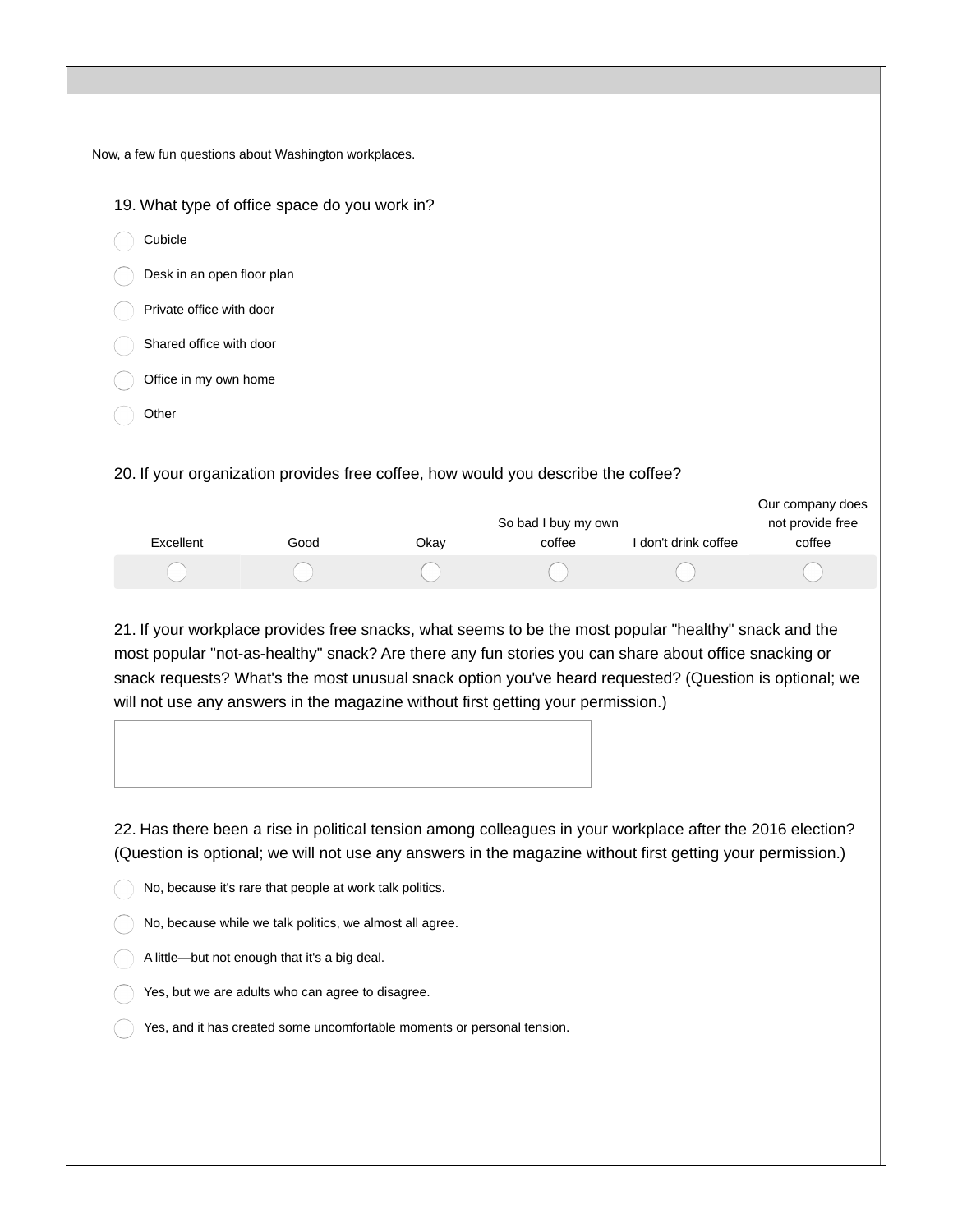23. In your workplace or in your industry, is there a particular item or experience that's current hot? For example, a particular tech or fitness gadget? An item of clothing or an accessory, such as a watch? A specific type of tattoo even? Or maybe what's hot is a certain vacation spot or exclusive experience? If so, what is the item or experience and why do you think it's so popular? (Question is optional; we will not use any answers in the magazine without first getting your permission.)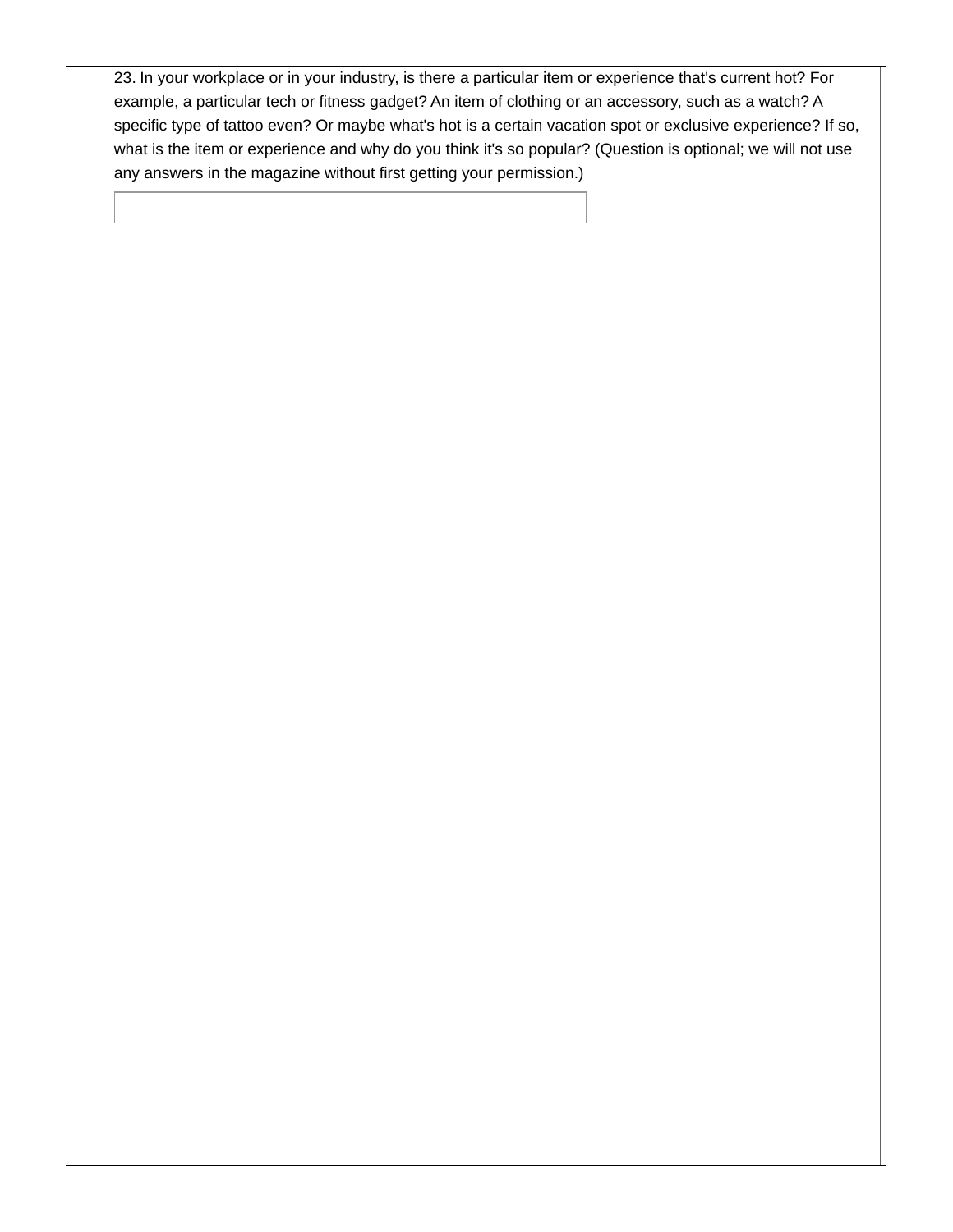Finally, a few questions so we can better understand differences in experiences and perceptions.

**\*To save your answers and complete survey at a later time, you must click the NEXT>> button at the bottom of this page before exiting.**

24. Which best describes your position in your company?

Director or senior manager

Supervisor or manager

Professional

**Technical** 

Administrative / salaried

All other hourly

Other (please specify)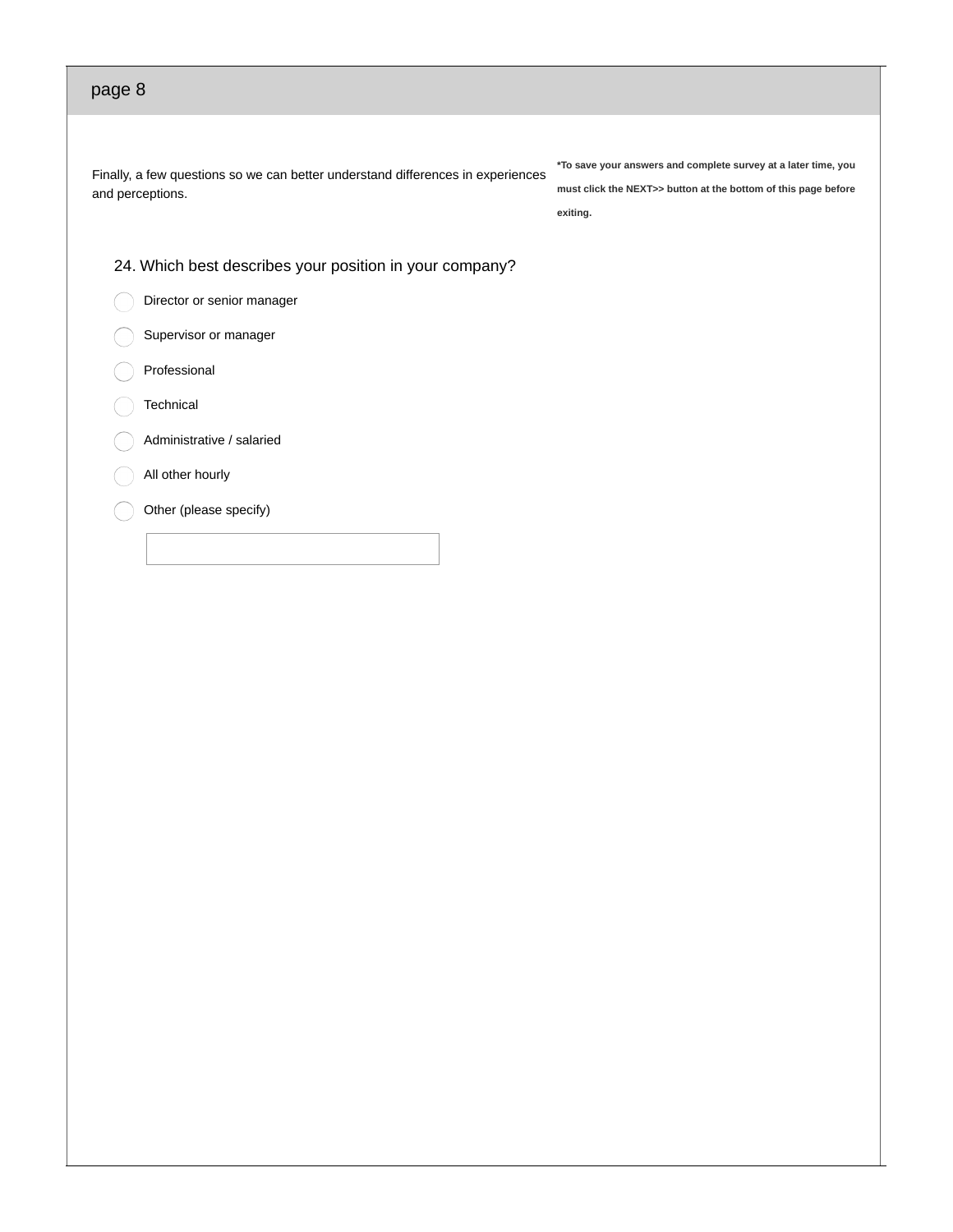| 25. What is your functional area? (Select all that apply.)                               |
|------------------------------------------------------------------------------------------|
| Sales, accounting management or business development                                     |
| Marketing                                                                                |
| Research and development                                                                 |
| Engineering                                                                              |
| Operations                                                                               |
| Finance                                                                                  |
| Human resources                                                                          |
| IT/MIS                                                                                   |
| Project management                                                                       |
| Legal                                                                                    |
| Consulting                                                                               |
| <b>Customer Service</b>                                                                  |
| Education                                                                                |
| Healthcare provider                                                                      |
| Administrative                                                                           |
| Other (please specify)                                                                   |
|                                                                                          |
|                                                                                          |
| 26. What is your gender?<br>Male                                                         |
|                                                                                          |
| Female                                                                                   |
| 27. Are you married?                                                                     |
| Yes                                                                                      |
| $\rm No$                                                                                 |
|                                                                                          |
| 28. Are there children under age 18 who live at home with you at least part of the time? |
| Yes                                                                                      |
| No                                                                                       |
|                                                                                          |
|                                                                                          |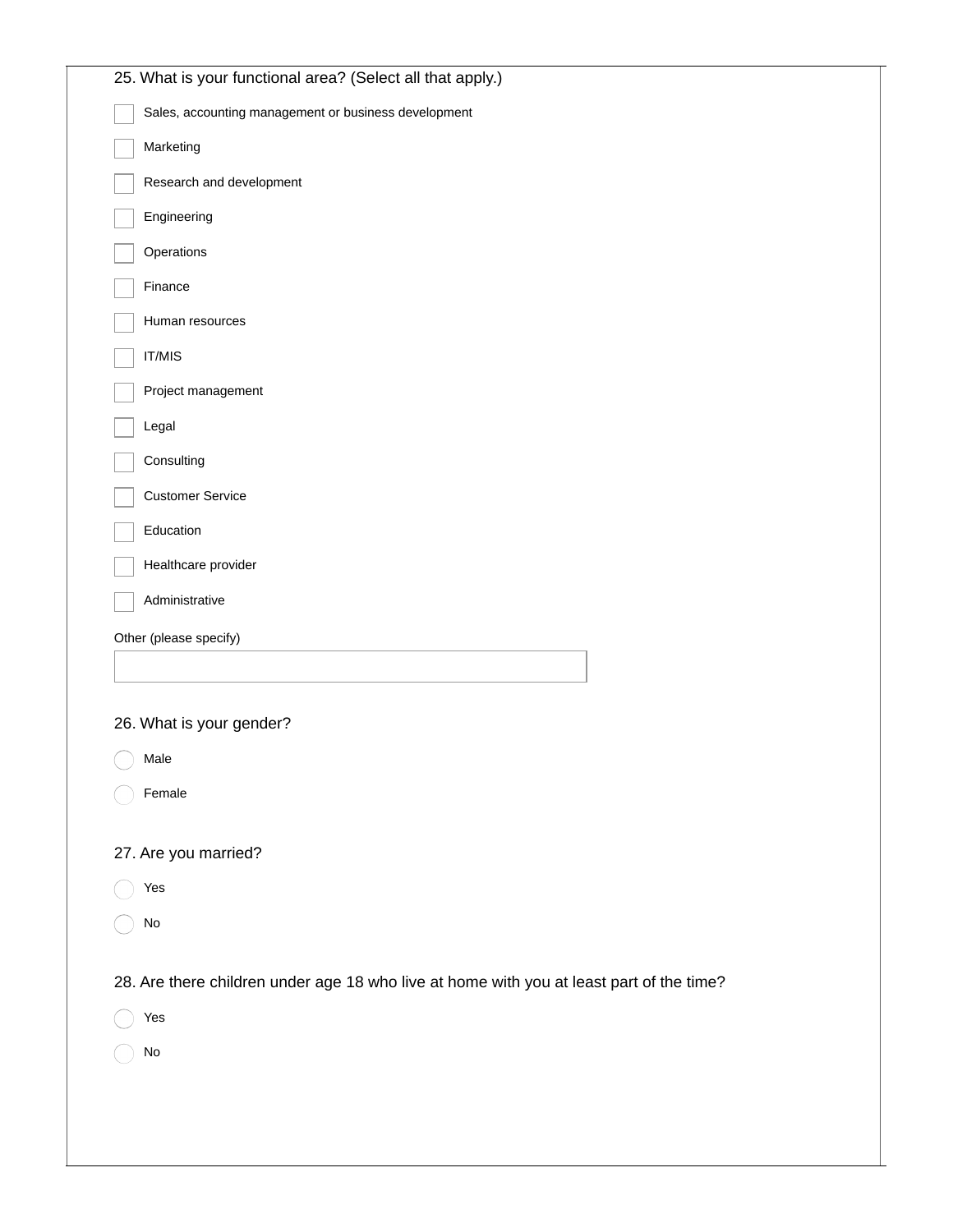| 29. Have you or your spouse welcomed a new baby (birth or adoption) to your household in the past 12<br>months? |
|-----------------------------------------------------------------------------------------------------------------|
| Yes                                                                                                             |
| $\rm No$                                                                                                        |
| Not applicable                                                                                                  |
| 30. What is the highest level of education you have attained?                                                   |
| Less than high school diploma                                                                                   |
| High school diploma or GED                                                                                      |
| Some college                                                                                                    |
| Associates Degree                                                                                               |
| Bachelor's Degree                                                                                               |
| Master's Degree                                                                                                 |
| PhD, MD, JD, etc.                                                                                               |
| 31. In which age group do you belong?                                                                           |
| $18 - 24$                                                                                                       |
| 25-34                                                                                                           |
| 35-44                                                                                                           |
| 45-54                                                                                                           |
| 55 or older                                                                                                     |
| 32. What best describes your race/ethnicity? (You may select more than one.)                                    |
| White                                                                                                           |
| <b>Black</b>                                                                                                    |
| Hispanic                                                                                                        |
| Asian                                                                                                           |
| Other                                                                                                           |
| Prefer not to say                                                                                               |